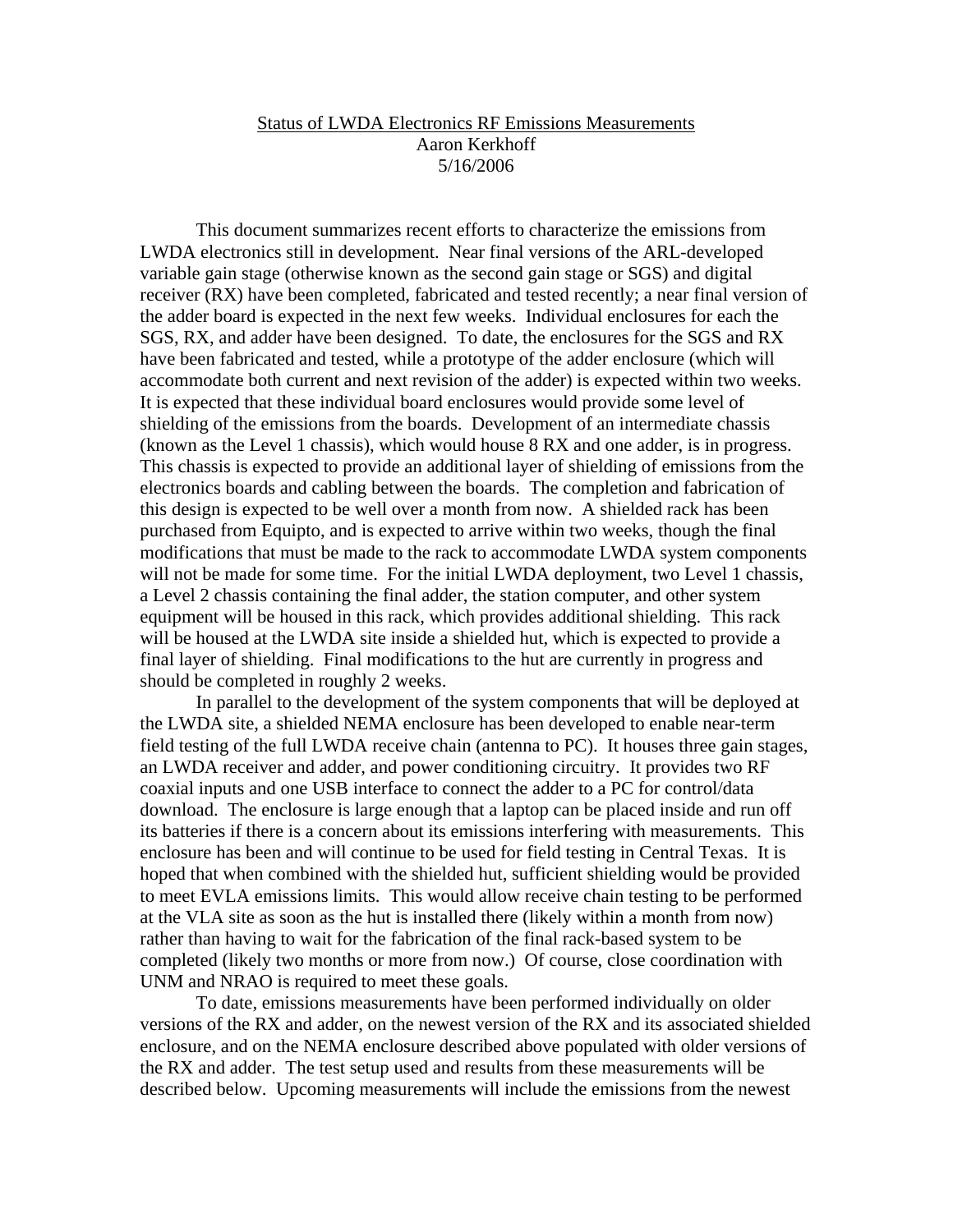version of the adder with associated shielded enclosure, the emissions from CAT5 cabling between components, and the shielding provided by the completed electronics hut.

## **Test Setup / Data Processing Procedures for RF Emissions Measurements**

 The test setup used to conduct emissions measurements at ARL:UT is depicted in Figure 1. It consists of a reference antenna, which is connected through an LNA and low-loss cabling to a spectrum analyzer. The reference antenna is placed a specified distance from the device under test (DUT). Measurements were conducted inside a normal, non-shielded, non-anechoic laboratory. As such, there is concern that scattering from the walls and other objects in the room will negatively affect measurements. As such, three DUT positions equidistant from the reference antenna have been established. Ideally, the DUT is measured at multiple orientations relative to the reference antenna at each of these positions in order to mitigate errors due to scattering. Most of the initial measurements shown in this document were only measured at a worst-case (in terms of highest emissions) orientation at a single position, however, due to limited time; the determination of any final emissions / shielding estimate using this setup will involve the more rigorous method described above, though.

 Using an unshielded laboratory, it is difficult to make reliable emissions measurements much below 1 GHz. This is due to the very high external RFI present in the city at lower frequencies. Therefore all results presented in this document focus on frequencies of 1 GHz and higher. In order to measure at lower frequencies, we will need to use the shielded room at a facility nearby ARL:UT; this facility can only be used sparingly due to the effort required to move all needed test equipment and having to coordinate schedules with the owners of the shielded room. The reference antenna used in measurements so far has been a wideband double-ridged waveguide horn, which is calibrated between roughly 800 MHz and 18 GHz. However, the wideband LNAs owned by ARL provide reasonable gain / noise temperature only out to 8 GHz. Therefore the frequency range for valid emission measurements is 800 MHz to 8 GHz. It should be reasonable to ignore frequencies higher than 8 GHz for now, however, since measurements conducted at the VLA facility in January 2006 indicated that the LWDA receiver emissions are very low above 6.5 GHz. Of course, final measurements at the VLA should eventually be used to confirm this. The spacing between the reference antenna and DUT was 1.5 m for all measurements, which is 5 free space wavelengths at 1 GHz.

 Measurements at the VLA facility indicated that the LWDA RX emissions above 1 GHz are dominated by clock harmonics that occur every multiple of 50 MHz. We have set up a data collection procedure which utilizes this fact in order to maximize the available dynamic range while minimizing the time required to conduct measurements. The spectrum analyzer is controlled by laptop to measure in a very narrow span about each 50 MHz multiple between 0 and 8 GHz. Because the VCXO used on the LWDA electronics is so stable with time (better than 50 ppm), it is possible to use a measurement span as narrow as 10 kHz and guarantee that a harmonic will appear in each span over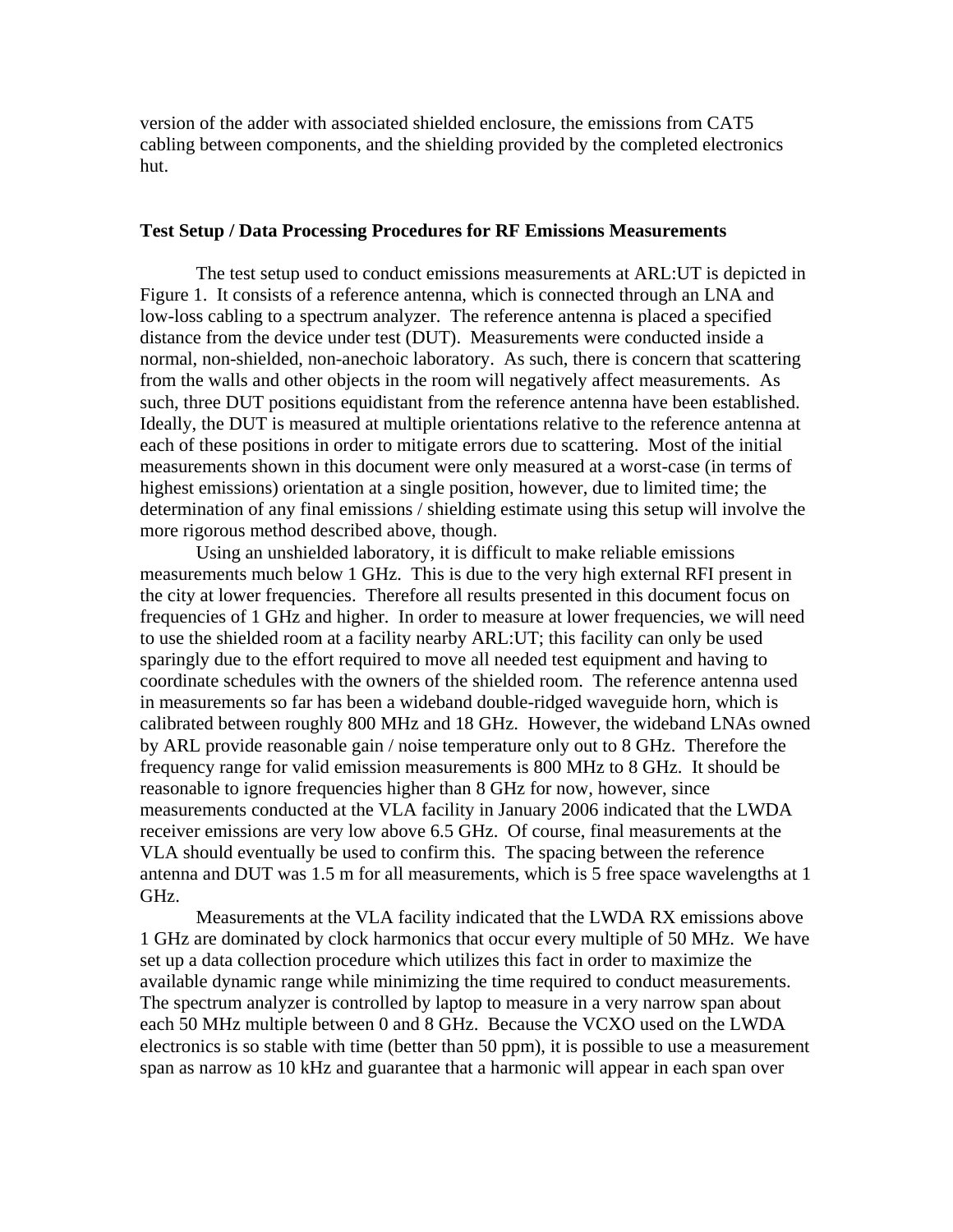

Fig. 1. Test setup used for LWDA emissions measurements.

the full length of the frequency sweep. With such a narrow span, very low resolution bandwidth (RBW) can be used to achieve high sensitivity but maintain a reasonable test length; using a RBW = 30 Hz, it takes roughly 12 minutes to take measurements every 50 MHz between 0-8 GHz. Using such a narrow span also excludes as much external RFI (i.e. not due to DUT) from the measurement as possible so emission estimates are not skewed by these interferers. Although most of the spectrum is relatively free of noise above 1 GHz, it is still is possible for external noise to be present in the narrow measurement span.

 A calibration for this test setup was calculated so that an estimate of the DUT emissions in the form of an EIRP value could be determined. A calibration of the horn antenna in terms of gain,  $G_{ref}$ , versus frequency has been provided by the vendor. The total gain of the LNA and cabling between the reference horn and spectrum analyzer, Gelectr, was measured using a network analyzer. Finally, the free space loss between the reference antenna and DUT,  $L_{FS}$  was calculated. An estimate of the EIRP of the DUT emissions referenced to the position of the DUT is given by

$$
EIRP(f) = P_{meas}(f) - G_{ref}(f) - G_{electr}(f) + L_{FS}(f)
$$

Where  $P_{meas}$  is the raw spectrum analyzer measurement, and the argument f indicates that these quantities are functions of frequency. The calibration data used for these measurements is plotted in Figure 2.

 The reduction of the raw data involves simply finding the maximum power in each 10 kHz span (which in principle should be due to the emissions of the DUT), and applying the correction given above to calculate the corresponding EIRP. A more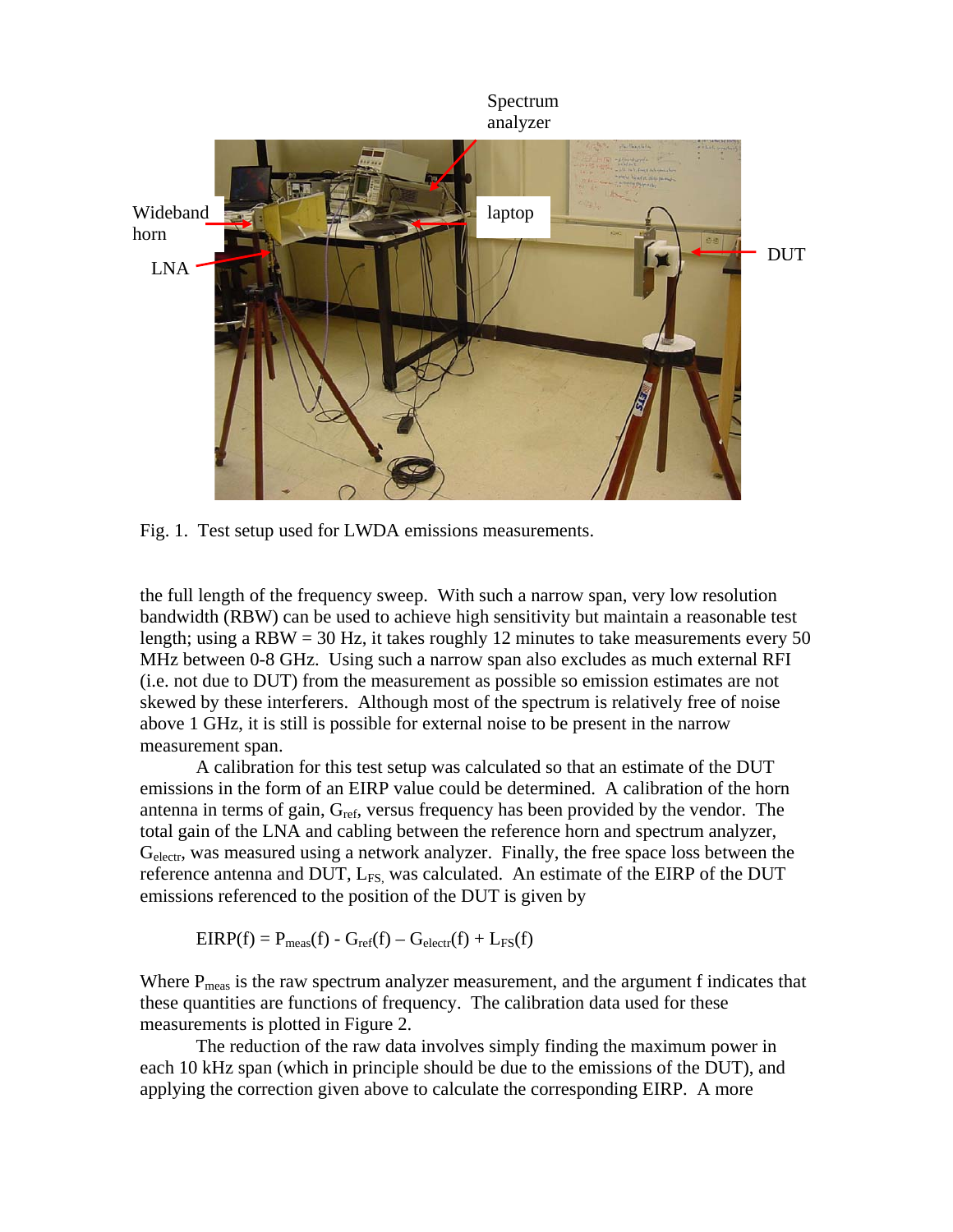conservative estimate of the EIRP is attained by repeating the measurement at multiple locations and orientations and calculating the maximum over all of these measurements for each frequency. Again, the results presented here are only for the worst-case orientation for single position. A final factor to account for 300 m of free space loss between the LWDA site and the closest VLA position, CW7, is added to the final EIRP value at each frequency. This permits a direct comparison with the EVLA emission



Fig.2. Calibration data for reference antenna gain, LNA/cabling gain, and free space loss used in emissions test setup. The antenna gain is extrapolated below 1 GHz from calibration data provided down to 1 GHz.

limits. The EVLA emission limits are presented here in terms of power by combining the emission limits in terms of power density with the effective area due to a 0 dBi sidelobe of a VLA antenna. Note that in the plots shown below, the sidelobe effective area was assumed constant in each band (e.g. L-band, S-band, etc.) with the value due to the center frequency in the band. In reality though, the effective area varies by up 6 dB in each band (that is for example, in L-band, the effective area and thus the emission limit in power is 3 dB higher at 1 GHz and 3 dB lower at 2 GHz than at the center frequency, 1.5 GHz.) This was not corrected in the plots below due to limited time.

Although emission estimates are provided in this report down to 50 MHz, it should be noted that only estimates above 800 MHz are reliable due to the limits of the reference antenna calibration. However, any difference between two different measurements (for instance to estimate shielding achieved by adding an enclosure to a board) should provide a reasonable result at all frequencies.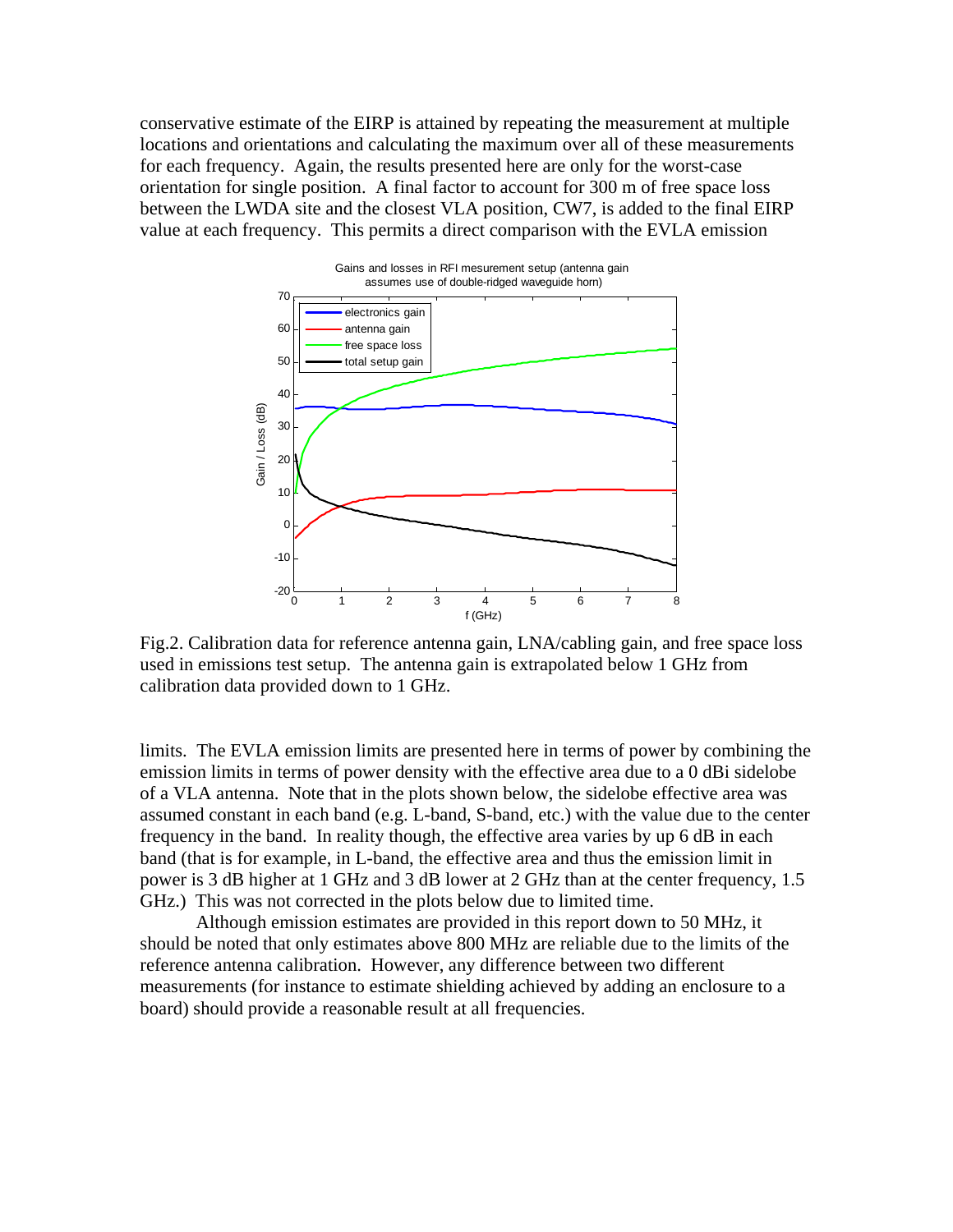## **Results of Emissions Measurements**

Measurements were first made to compare the emissions due to unshielded (bareboard) revision 2 and revision 3 LWDA RX designs. The rev. 2 RX was the version tested at the VLA in January 2006, while rev. 3 is newest, near final design, in which many changes were made to reduce emissions. Note that the rev. 3 design includes a board level "can" to shield all of the electronics. This can was removed for the bareboard comparison. The EIRP emissions estimates referenced to a VLA antenna corresponding to these measurements are given in Figure 3. As can be seen, the rev. 2 emissions are quite high, up to roughly 90 dB above EVLA emission limits in L-band. This agrees with measurements of the rev. 2 RX taken at the VLA. The rev.3 RX emission are lower than the rev.2 RX by 10 to 20 dB between 0 to 1 GHz, and 20-30 dB between 1-2 GHz. The rev.3 emissions appear to be a bit lower, possibly 5-10 dB, between 2-4.2 GHz, though it is difficult to tell since the two boards have somewhat frequency responses. Above 4.2 GHz, the rev.3 board appears to offers little improvement in emission levels. These improvements are likely due to changes in the board layout in the new revision, including shortening the length of and rounding active traces. These results imply that the peak emissions of the unshielded rev. 3 RX board near 1 GHz are roughly 70 dB above EVLA limits, which is a 20 dB improvement over the unshielded rev. 2 board.



Fig. 3 Comparison of emissions by unshielded rev.2 and rev.3 LWDA RX boards (upper), and reduction in emissions in rev.3 design relative to rev.2 (lower).

Next, measurements were taken of the rev.3 RX placed inside a shielded enclosure with the board can installed. A Picture of the enclosed rev. 3 RX is shown in Figure 4. Measurement results comparing the rev.3 RX emissions with and without the shielded enclosure / board can are given in Figure 5. Below 600 MHz, it is surprising to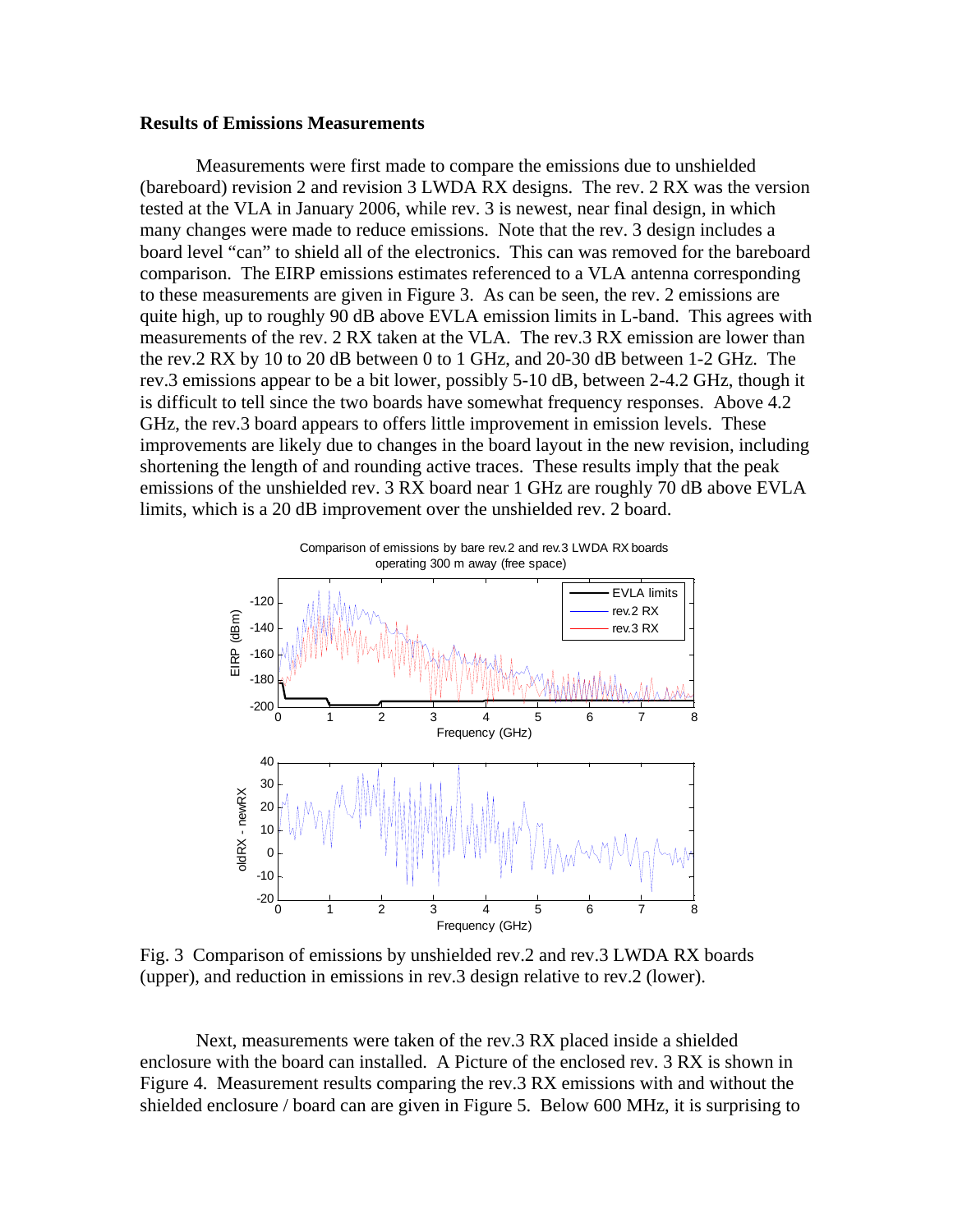see that little shielding is provided by the enclosure/can. This is likely due to the external RFI being captured in both measurements rather than the board emissions. Between 1 – 2.8 GHz, emissions are lowered by at least 20 dB, but 30 dB may be a better estimate for a typical value in this frequency range. Above 3 GHz, the shielded measurements begin to be limited by the noise floor of the test setup and the actual level of shielding provided cannot be ascertained. At most frequencies above 3 GHz, the emission levels are near or below EVLA limits. Ignoring for now the results below 600 MHz due to a lack of reliable calibration data and interference likely being present in the data, the highest emissions of the shielded rev. 3 design are roughly 30 dB above EVLA limits. This is an improvement of 40 dB over the unshielded rev. 3 design. Though not shown here, a separate measurement was made to determine the shielding provided by the board can alone. It appears that the can typically provides between 5-10 dB shielding between 1-3 GHz. This implies that the board enclosure provides roughly 20 dB of shielding over that frequency range.

The emissions of an unshielded rev.2 adder board were measured next and results are shown in Figure 6. The next revision (3) of the adder board is currently in development and the enclosure that fits either revision is awaiting fabrication and so they are not currently available for measurement. As can be seen, the peak emissions of the adder, at 1.0 GHz, are roughly 78 dB above EVLA limits. While this is 12 dB lower than the peak emissions of the bare rev. 2 RX board, it is 8 dB higher than those of the bare rev. 3 RX board. The enclosure designed for the adder is very similar to that designed for the rev.3 RX. Therefore, it is expected that similar shielding levels can be expected – roughly 20 dB over 1 to nearly 3 GHz. Due to physical constraints on the adder board, however, none of the active traces can be further reduced in length on the new revision and all traces that could have been rounded have already been in the current version. Therefore, improvements due to changes in layout as were achieved for the RX cannot be expected for the adder. This implies that the peak emissions of the rev. 3 adder with enclosure should be roughly 60 dB above EVLA limits.



Fig. 4 Picture of enclosed rev. 3 LWDA receiver with top plate and board can removed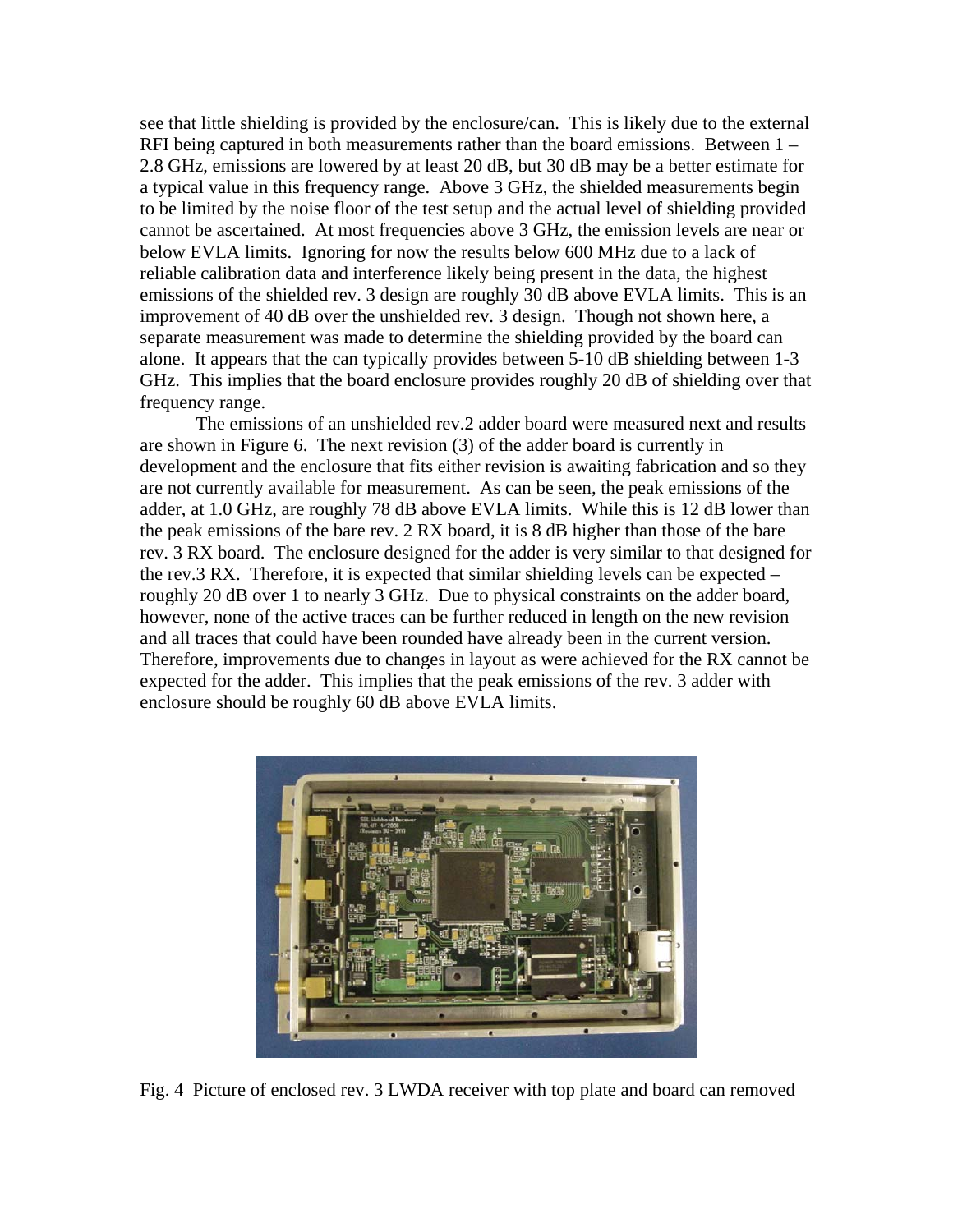

Fig. 5 Comparison of emissions by rev.3 LWDA RX board with and without shielded enclosure / board can (upper), shielding provided by shielded enclosure / board can (lower).

Finally, the emissions due to older revision electronics operating inside a NEMA enclosure were measured. Again, this is the setup used to conduct field measurements near Austin, and it is hoped it can be used to conduct measurements at the VLA in the near-term. Pictures of the enclosure populated with the electronics for one receive chain including an RX and adder are provided in Figure 7. Both the receiver and adder boards are placed inside temporary metal boxes, which provide some shielding for those boards. The box currently does not have an RF gasket installed around the inside of the top lid. Therefore steel wool has been used to line the top lid to serve as a temporary gasket until permanent gaskets can be installed. Measurements were taken with all of the electronics operating inside the enclosure both with the door open and closed. These results are compared in Figure 8. As can be seen, the peak emissions with the door open are very high and are nearly equal to those due to an unshielded rev. 2 RX. Since it is known that the temporary box used for the RX provides at least 20 dB (this box was measured at the VLA facility) this may imply that significant board radiation is coupling onto the data lines of the RJ-45 jack and being radiated by the unshielded CAT-5 cable running between the RX and adder. When the top lid of the NEMA enclosure is closed, however, the radiated emissions are reduced significantly. As shown in Figure 9, the NEMA box provides between 30-40 dB of shielding between roughly  $0.7 - 2.4$  GHz. At frequencies above 3 GHz, the door closed measurement is limited by the noise floor of the test setup, and the emissions are at or near the EVLA limit. With this setup, emissions at 1 GHz are roughly 34 dB above EVLA limits. It is expected that by replacing the RX and adder with enclosed new revisions and using shielded CAT 5 cable that L-band emissions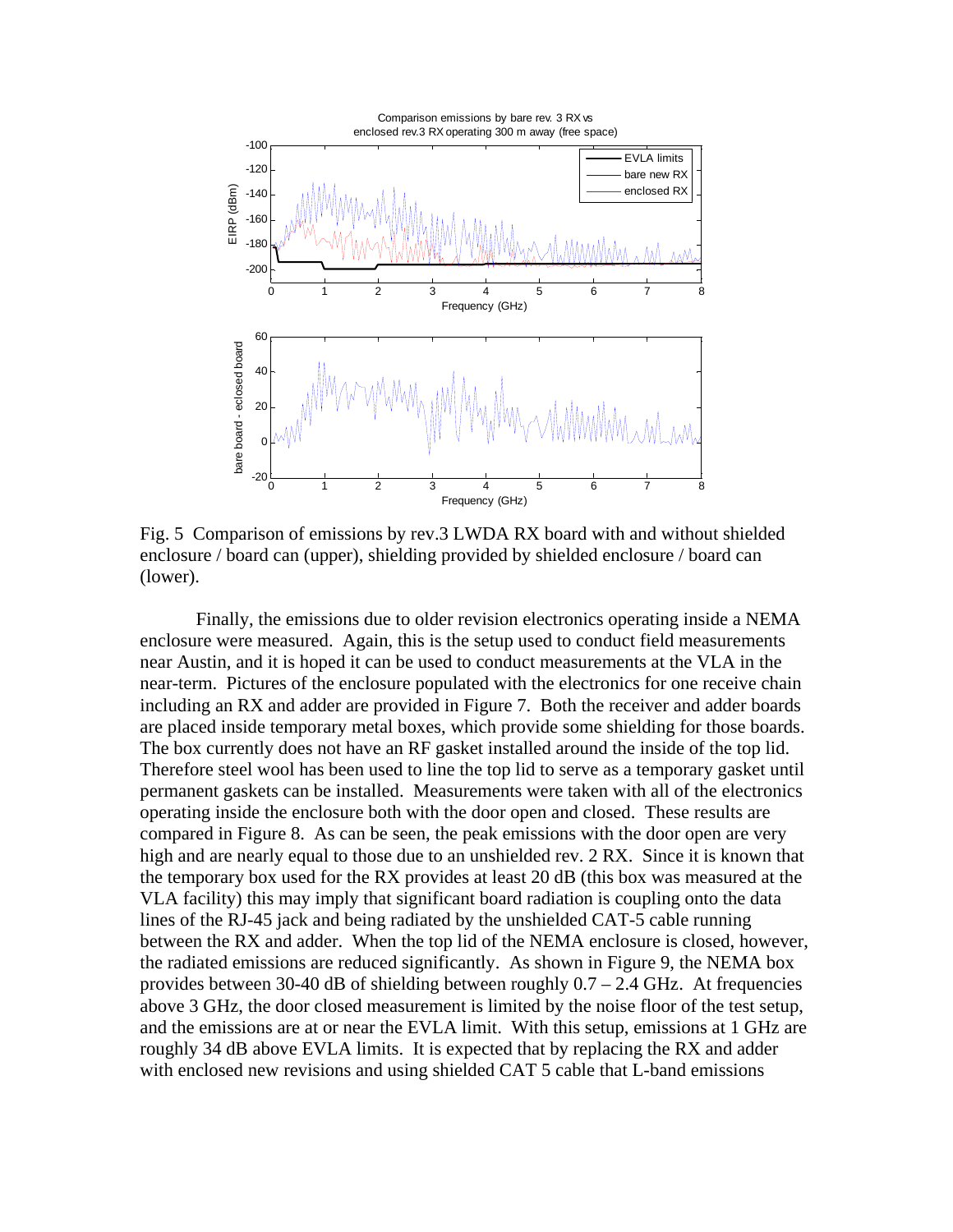

Fig. 6 Emissions measurement of rev.2 adder.

would improve by at least another 20-30 dB. This would put all of the emissions of the NEMA enclosure setup within 10-20 dB of the EVLA limits at frequencies of 1 GHz and higher. This combined with the shielded hut, which should provide significant shielding would likely meet EVLA emission limits. This may enable measurements to be made at the LWDA site within roughly one month - well before the fabrication and testing of the entire LWDA system will be complete.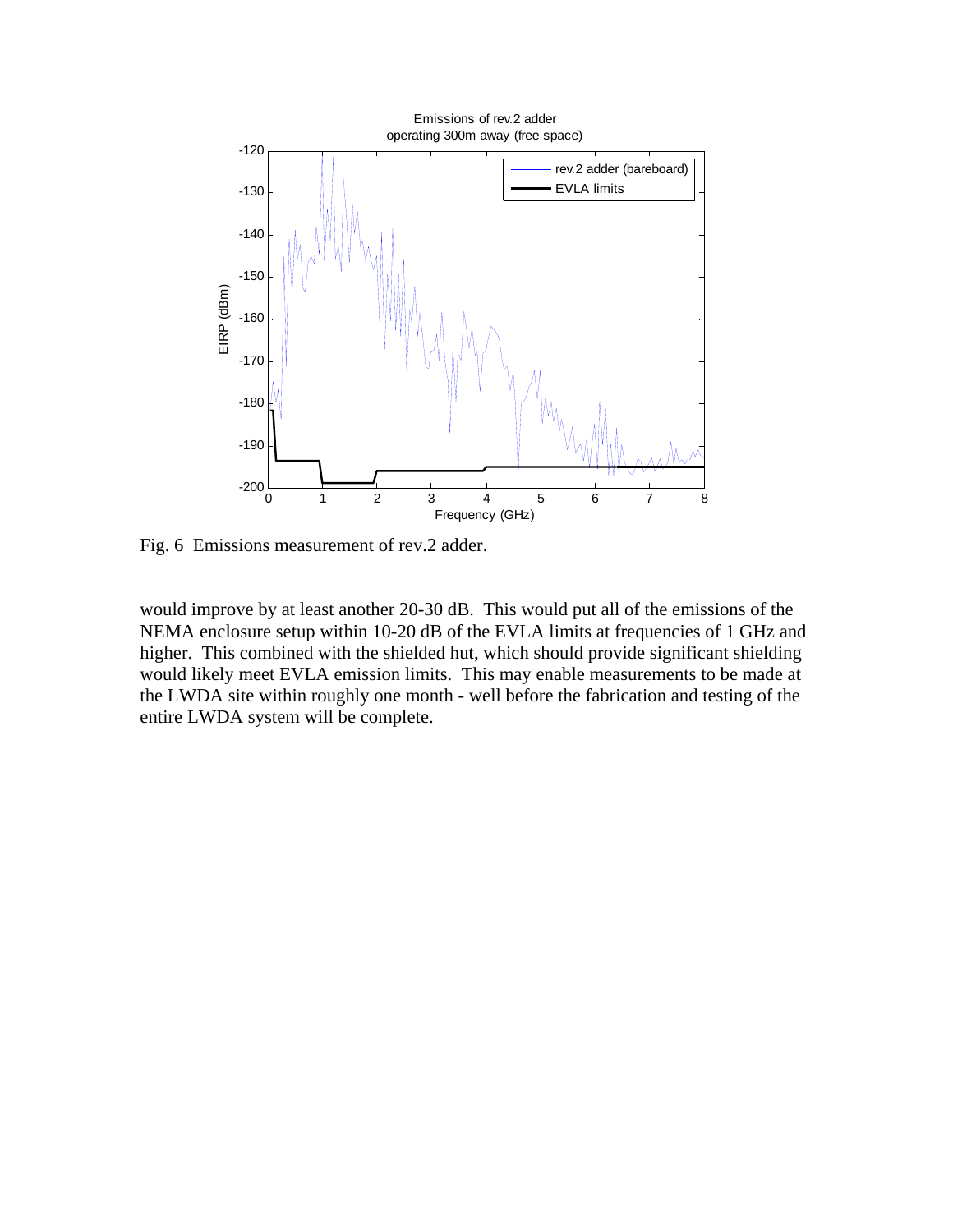



Fig. 7 Pictures of the NEMA enclosure used for field testing of the LWDA receive chain with top lid open (upper) and closed (lower). Note that the steel wool used for RF gasketing in preliminary emissions measurements is not shown.